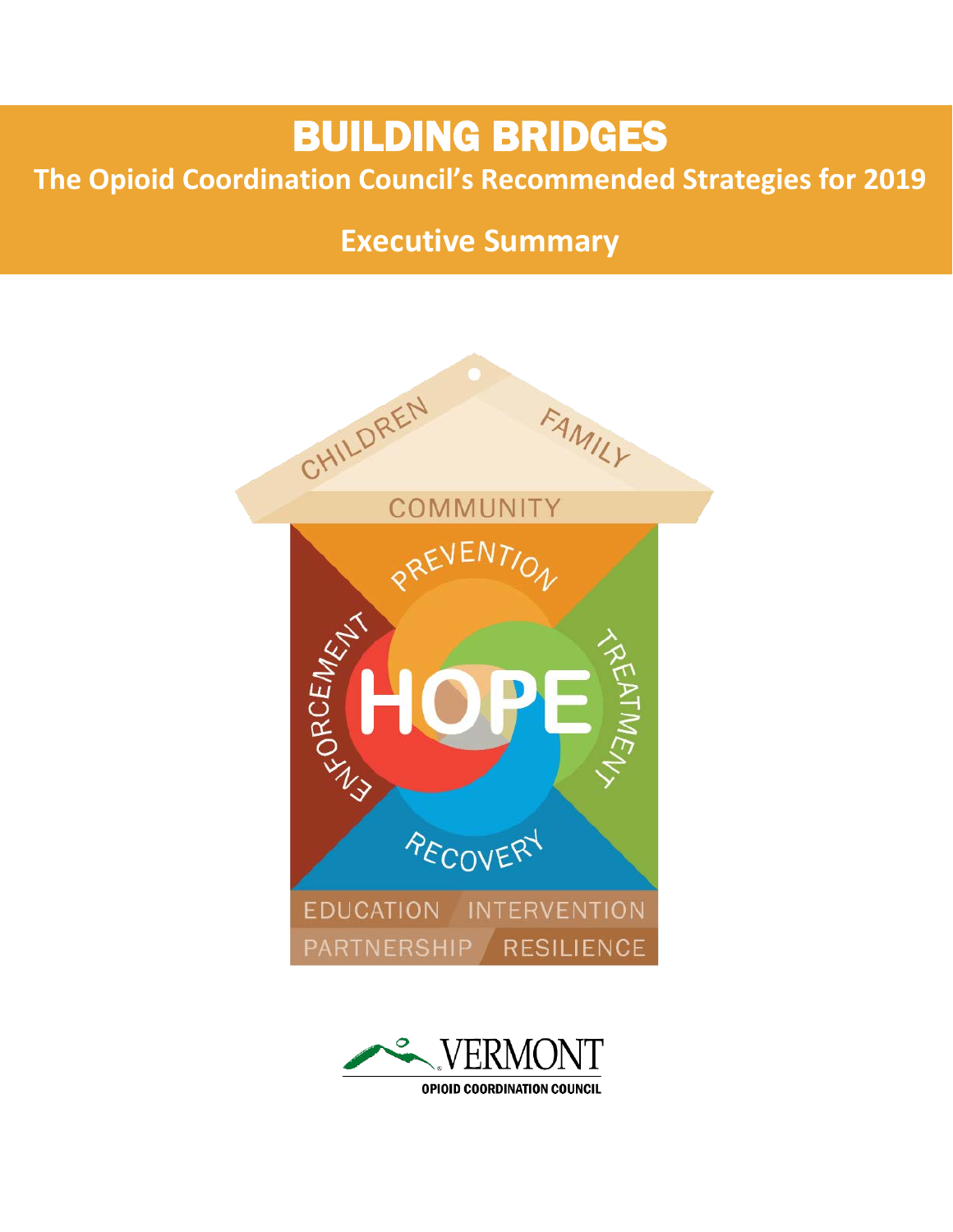# Executive Summary

Vermont's opioid crisis affects all Vermonters, across all socioeconomic and geographic boundaries. By establishing the Opioid Coordination Council (OCC) in 2017, Governor Phil Scott made it a priority to leverage resources and support collaborative approaches to positively impact systemic change. In answer to this call, the efforts of many have resulted in successes that serve as a foundation for next steps. The OCC's initial strategy recommendations released in 2018 focused on broad, comprehensive supports in the areas of prevention, treatment, recovery and enforcement. In 2019, strategies address these core areas, and intervention. They will help turn the tide on the opioid epidemic and build resilience in our youth, families, workers, businesses, and the economy.

### Insights

Over the past year, the OCC has learned from the agencies, departments, community organizations and leaders who have joined in this work. Six insights have emerged:

- 1. A multi-substance approach to prevention is essential. Substances opioid, alcohol and other drugs cannot be siloed.
- 2. Vermont needs a coordinated, comprehensive statewide approach to preventing substance use disorder.
- 3. Intervention is all about human connection.
- 4. There can be no wrong door to services we must weave together Vermont's many resources.
- 5. The first day of treatment is the first day of recovery.
- 6. Stigma thrives in darkness telling our stories generates light.

## Priority Strategies

These strategies have emerged as having potential to power change well beyond their articulated scope, and so have risen to the top of the OCC's priorities for 2019 (each is included in the full list of 2019 strategies that follows):

- 1. **Prevention:** *Develop a plan for sustainable investment in primary and secondary prevention* that integrates school-based and community-based programs, resources and collaborations.
- 2. **Prevention:** *Implement a statewide, multi-generation prevention care continuum to promote protective factors and identify risk including substance use disorder (SUD), through screening and sustained home visits,*  for pregnant and parenting women and their children.
- 3. **Intervention:** *Expand and reinforce intervention and harm reduction programs and services statewide.*  Meeting people "where they are" is key to transitioning those with SUD into treatment and recovery. This involves a suite of intervention priorities, including syringe services programs, rapid access or low-barrier medication-assisted treatment (MAT),<sup>[1](#page-1-0)</sup> Screening, Brief Intervention and Navigation to Services (SBINS), SUD and mental health professionals embedded with law enforcement, and recovery coaches at critical intervention sites.
- 4. **Recovery:** *Build and support the Recovery Bridge - A home, a job, and human connection.* Recovery Friendly Housing, Employment and Recovery Friendly Workplaces, and Recovery Coaching are essential supports for prevention of relapse.

<span id="page-1-0"></span><sup>&</sup>lt;sup>1</sup> The goal of rapid access to MAT (RAM) is specifically targeted to initiate MAT within 72 hours from first contact with an individual, when medically appropriate. This is accomplished through collaboration, creating gateways to access with defined clinical pathways, peer-based recovery supports, refining processes using a critical eye within a specific provider and across the system, and tracking time to treatment. Ongoing community provider meetings are utilized to identify barriers, seek creative solutions and refine collaboration both systemically and on a case-by-case basis.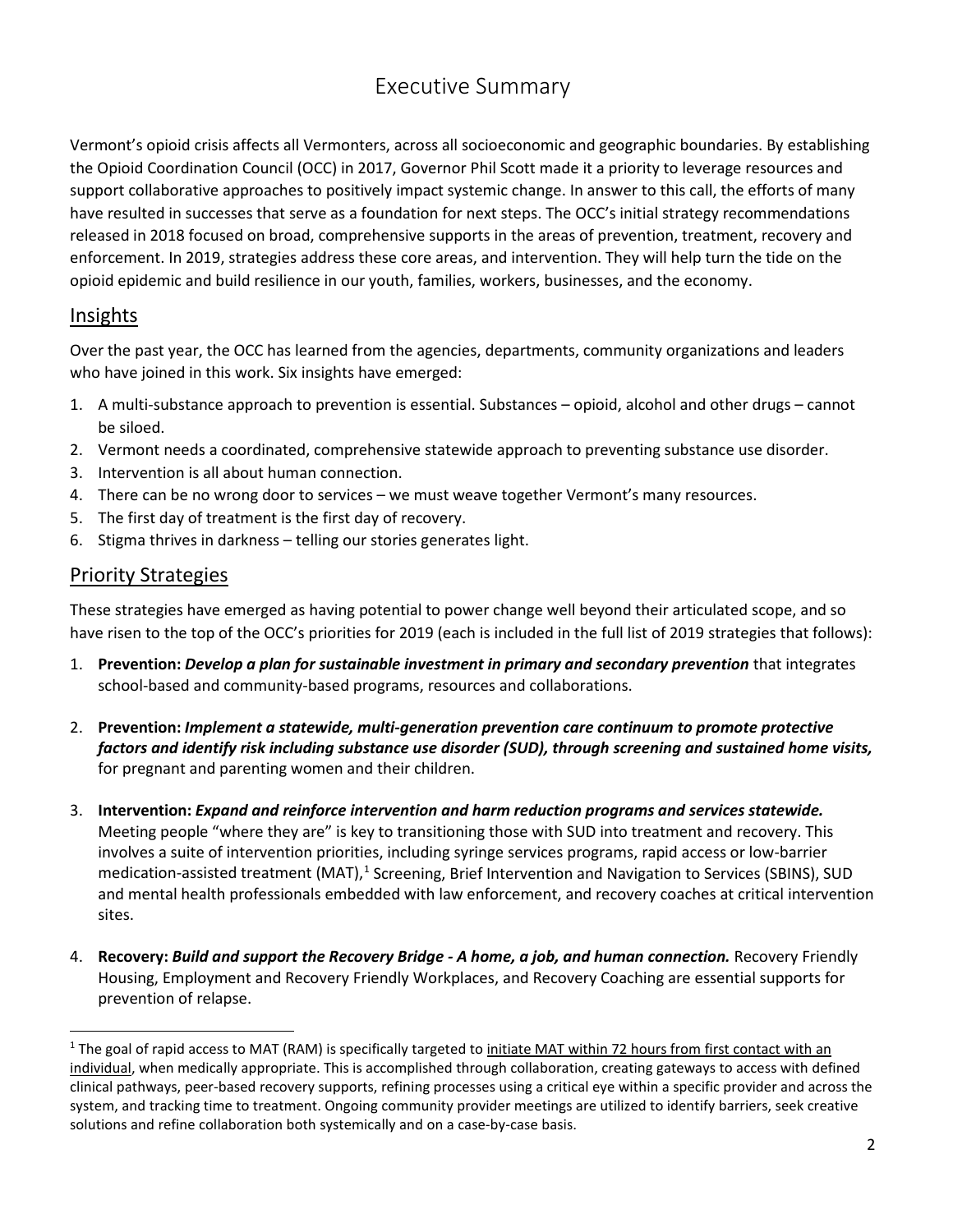# 2019 Recommended Strategies

#### **PREVENTION: Build a comprehensive statewide system of primary and secondary prevention.**

- A. Establish and sustain a statewide infrastructure for primary and secondary prevention to ensure consistent and equitable leadership, programming, and use of resources. This includes: 1) an investment model **(priority strategy)**; 2) a statewide prevention committee; 3) a statewide prevention leadership position; and 4) strengthening prevention networks, coalitions and collaboratives.
- B. Implement statewide comprehensive school-based prevention.
- C. Increase geographic equity and access to afterschool programs and out-of-school activities.
- D. Implement a statewide multi-generation prevention care approach to promote protective factors and identify risks including substance use disorder, through screening and sustained home visits, for pregnant and parenting women and their children **(priority strategy)**.

#### **INTERVENTION: Expand and reinforce intervention and harm reduction programs and services statewide.**

Meeting people "where they are" is key to transitioning those with SUD into treatment and recovery.

- A. Expand and reinforce syringe services programs statewide.
- B. Build a human bridge of intervention where services engage people with addiction at critical moments of risk/harm (injection, overdose, withdrawal, illness and injury). These services include law enforcement, emergency departments, syringe services programs, primary care, and other clinical settings.

The bridge includes a statewide approach to all of the following:

- Expand the use of and training for Screening, Brief Intervention and Navigation to Services (SBINS) in emergency departments, primary care, and other clinical settings.
- Use Rapid Access to Medication-Assisted Treatment  $(RAM)^2$  $(RAM)^2$  in emergency departments and syringe services programs where clinically appropriate.
- Expand SUD and mental health professionals embedded in state and local police departments.
- Deploy recovery coaches throughout the state to support and encourage just-in-time transitions toward treatment and recovery resources.

#### **TREATMENT: Support and expand a statewide system of treatment that ensures timely accessibility to comprehensive care.**

- A. Vermont must continue to evaluate, improve quality, and increase capacity as needed. Vermont's nationally recognized Hub and Spoke system of care for opioid use disorder provides critical medication and supports. Two important areas to continue reinforcing are outcomes measurement, and evaluation of capacity and scope of services.
- B. Continue implementing the expansion of medication-assisted treatment (MAT) in correctional facilities, including refinement of intake assessment, data collaboration; and recovery supports within and beyond the facilities.

<span id="page-2-0"></span><sup>&</sup>lt;sup>2</sup> See Footnote 1.